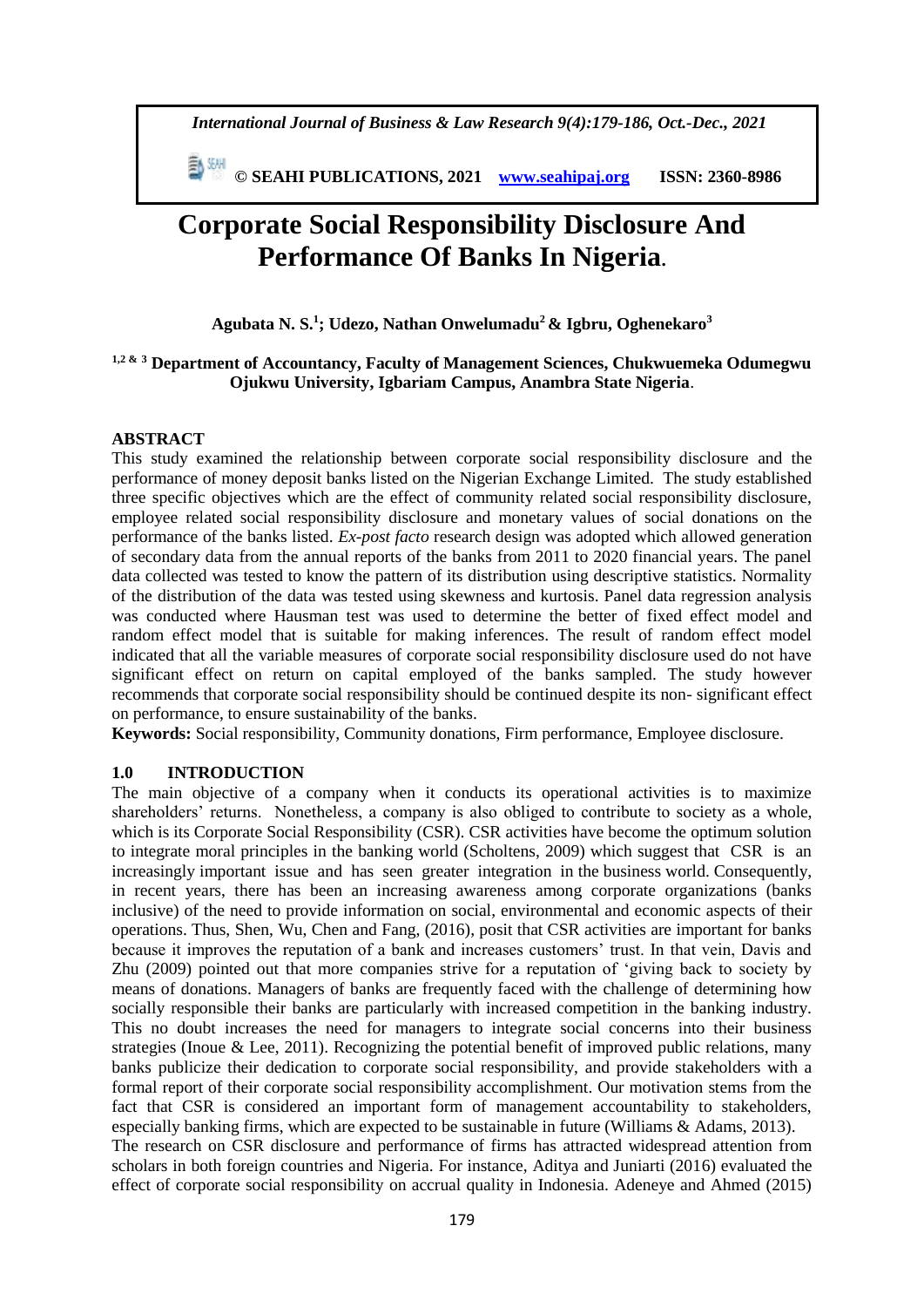studied corporate social responsibility and performance of firms in UK. Gherghina, Vintilă, and Dobrescu (2015) empirically evaluated the relationship between corporate social responsibility ratings and market performance of U.S. listed companies from 2008 - 2011. Also in US, Vujicic (2015), investigated the effect of corporate social responsibility on stock returns of US stock listed companies from year 2002 to 2004. In Nigeria, Folajin, Ibitoye, and Dunsin (2014) evaluated corporate social responsibility and organizational profitability with emphasis on United Bank of Africa (UBA) from 2006 to 2012, while Odetayo, Adeyemi, and Sajuyigbe (2014) provided empirical evidence on the impact of CSR on profitability of entire banks in Nigeria. However, none of the studies extended to 2020 which is a post covid-19 era. Thus our study looked at expanding the time horizon to determine how the disclosure has affected firm performance up to the post covid-19 era. Hence the following specific objectives are set to guide the study to:

- 1. Examine the effect of community related social responsibility disclosure policy on performance of listed deposit money banks in Nigeria.
- 2. Determine the influence of employee disclosure policy on performance of listed deposit money banks in Nigeria.
- 3. Investigate the effect of corporate social donations on performance of listed deposit money banks in Nigeria.

The study also established the corresponding testable hypotheses which are presented in their null forms as follows;

- **H01:** Community related social responsibility disclosure policy does not significantly affect performance of listed deposit banks in Nigeria.
- **H02:** Employee disclosure policy does not significantly affect performance of listed deposit money banks in Nigeria.

**H03:** Corporate social donations does not significantly influence performance of listed deposit money banks in Nigeria.

This study findings will give investors a thorough understanding on ways to identify companies that are sustainable in their long-term financial performance. It will provide government with an in-depth analysis that will enable it develop an appropriate drive for implementation of CSR policies and integrate them with community development. The finding will also have positive implications for job satisfaction and productivity which will serve as a warning to companies in the prese1nt competitive labour market wherein the quality of a company's employees forms a vital part of its value and competitive strategy as well. The subsequent four sections of the study contain the review of related literature, the methodology; data analysis and interpretation whereas the last section presents the conclusion and recommendation.

# **2.0 Review of Related Literature**

# **Corporate Social Responsibility Disclosure**

Corporate social responsibility emerged out of the concept that an organization should not consider mainly its economic objectives given the fact that it exists within an environment or society that concurrently influences and is influenced by its operations. Corporate social responsibility was defined as 'the obligations of business to consider those policies, to make those decisions or to follow those lines of action which are desirable in terms of the objectives and values of society'. Financial Accounting Standards Board (1993), defines CSR as 'an unconditional transfer of cash or other assets to an entity or a settlement, or cancellation of its liabilities in a voluntary nonreciprocal transfer by another entity acting other than as an owner'. Tschopp and Heffner (2015) noted that it is not enough for corporations to simply engage in corporate social responsibility activities but it is also important and desirable to make information about these activities available to stakeholders.

# **Community Responsive Disclosure**

The Community expects that company will provide improved healthcare initiatives; support and/or charity, children education support, creation of work condition for the disabled, and participate in occupational qualification programmes. CSR practices mainly target efforts to alleviate poverty, prevent violation of human rights and protect the environment. However, social and organizational expectations are divergent; business organizations seek to maximize profit, whereas customers expect good quality and safe, lowly priced and a variety of services. This difference results in pressure on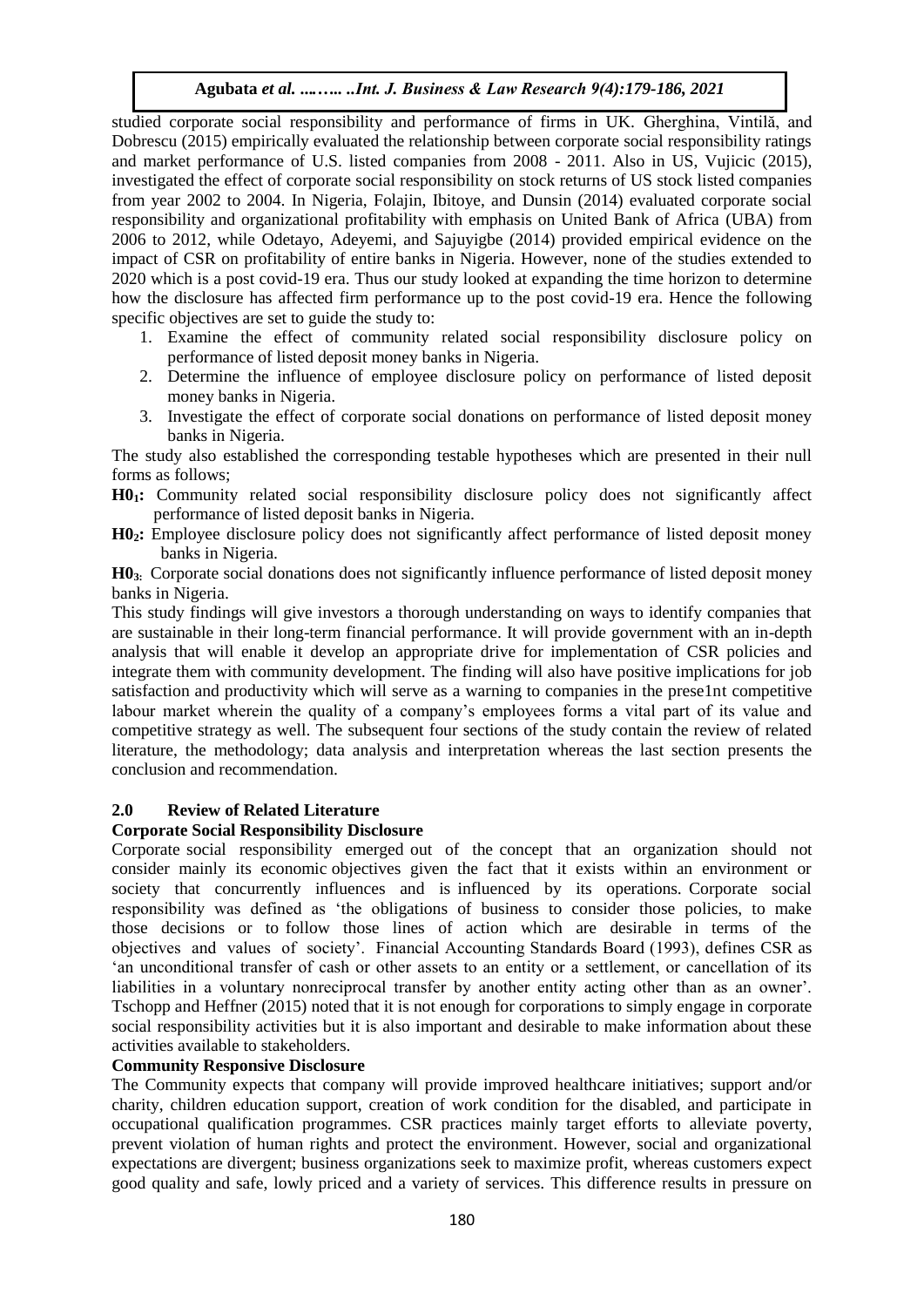business organizations which if not carefully resolved, it may suffer disruptions in operation. Idemudia and Ite (2006) argued that even when companies engage in good CSR practices such as philanthropy and social investment, the allocation of more funds for community development may still result in conflicts with organizations.

# **Employee Disclosure**

The nature of contemporary employee disclosures has led some researchers to note that reporting on employee can best be described as "worker washing" (Behm, & Schneller 2011) or "safe washing" (O'Neill; Flanagan, Clarke, Safe & wash 2016) as it projects a positive image of companies that, while providing legitimacy, it may not reflect a company's work conditions or workers' experiences. However, there have been calls to improve the health and well-being of employees through corporate social responsibility (CSR) (Granerud 2011).

# **Corporate Social Donations**

The term corporate donation refers to any financial contribution made by an entity to another organization that furthers the contributor's own objectives. Two major kinds of such donations deserve specific consideration, charitable as well as political donations. Another aspect that is related to CSR is corporate philanthropy, which Peloza and Shang (2011) identified as being used in 65% of the studies they analyzed. Seifert; Morris and Bartkus (2003) indicate that corporate philanthropy can be cash and/or in-kind donations, gifts representing a company's products, services, infrastructure, or know-how directly or indirectly sponsored by a company. Companies offer charitable donations and are also involved in CSR just to strengthen their image as a responsible company.

# **Firm Financial Performance**

Financial performance is an indicator of the firm's attainment of economic or financial objectives. The long term survival and value of a firm is dependent on its ability to maintain desirable profit levels through its operating activities. Profitability is an indication of the efficiency with which the operations of the business are carried out i.e. profitability is related to operating performance which can be measured as return on assets. This ratio expresses the relationship of a firm's earnings defined as profit after tax with its capital employed.

# **Stakeholder Theory**

The study is anchored on stakeholder's theory. The theory is used to analyze those groups to whom a firm should be responsible to. Organizations are not only accountable to their shareholders but should also consider the contrasting interest of all other stakeholders that can affect or be affected by the achievement of organization's objective (Freeman, 1984). According to Boatright (2003) corporations are operated or ought to be operated for the benefit of all those who have a stake in the firm. Hence, like shareholders invest their money in enterprises, employees invest their time and intellectual capital, customers invest their trust and repeated business and communities provide infrastructure and education for future employees (Graves & Waddock., 1994). So, to maintain a good relationship between the firm and stakeholders, information should be provided through voluntary disclosures to gain support and approval of these stakeholders.

# **Empirical framework**

Aditya and Juniarti (2016) evaluated the effect of corporate social responsibility on accrual quality in Indonesia. The study employed the ordinary least square regression data analysis method and discovered that CSR performance do not explain the changes in accrual quality of the firms sampled.

Gherghina, Vintilă, and Dobrescu (2015) empirically evaluated the relationship between corporate social responsibility ratings and market performance of U.S. listed companies from 2008 to 2011. The study employed Tobin Q as the measure for the dependent variable and three dimensions of Corporate Social Responsibility Index (CSRI); Citizenship (the community and the environment), Governance (ethics and transparency) and Workplace practices. Panel data regression results showed that CSRI has positive relationship with firm value.

Adeneye and Ahmed (2015) studied corporate social responsibility and company performance of firms in UK. They employed CSR index as the independent variable and company performance measured by market to book value (MBV), company size (SIZE), and return on capital employed (ROCE) as the dependent variable. Analysis was done with correlation and regression and the result showed that MBV and CSR are positively and significantly related. Again there is a positive insignificant relationship between size and corporate social responsibility.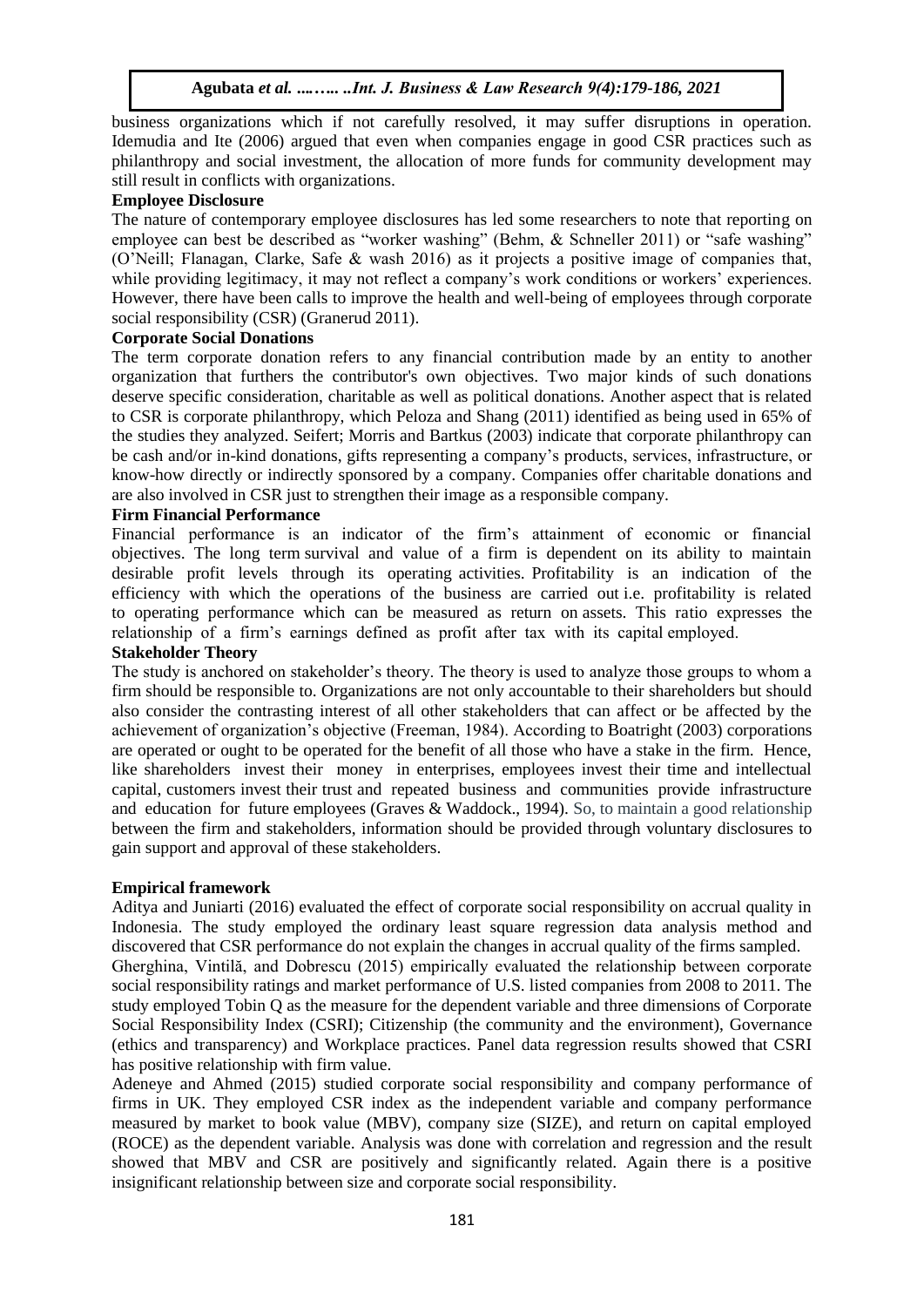Ghana, Marfo, Chen, Xuhua, Antwi, and Yiranbon (2015) investigated Corporate Social Responsibility with the objective of revealing its driving dynamics on Firm's Profitability between the period 2005 and 2014. The study measured Profitability with Profit after Tax and the independent variable with Corporate Social Responsibility of the selected firms. Ordinary Least Square Regression was employed and the results show a negative relationship between companies' performance standards and Corporate Social Responsibility Investments (CSRI).

Vujicic (2015) investigated the effect of Corporate Social Responsibility on stock returns of US stock listed companies from year 2002 to 2004. The dependent variable was measured as Return on Asset. Social scores were obtained from Morgan Stanley Capital International - MSCI formerly KLD: Community, Employee Relations, and Environment. Ordinary least square regression was the method for his analysis. The study reveals that KLD CSR score has statistically significant negative impact on the firm performance.

Folajin, Ibitoye, and Dunsin (2014) evaluated corporate social responsibility and organizational profitability with emphasis on United Bank of Africa (UBA) in Nigeria from 2006 to 2012. The dependent variable was measured as net profit (NP) and corporate social responsibility (CSR) as the independent variable. Ordinary least square (OLS) regression analysis was employed and results indicate that CSR has an insignificant negative relationship with NP.

Odetayo, Adeyemi, and Sajuyigbe (2014) provided empirical evidence on the 'Impact of Corporate Social Responsibility on Profitability of Banks in Nigeria. Data was analysed with regression analysis and the result showed that increase in expenditure on corporate social responsibility of the banks have significant positive impact on profitability.

# **3.0 METHODOLOGY**

The study applied *Ex-post facto* research design, and was sourced from the annual report of thirteen deposit money banks quoted on the Nigeria Exchange Ltd as at 2020 financial year. The study period is between 2011 to 2020 financial year. Content analysis was used in data collection and descriptive statistics, correlation and ordinary least square regression analysis were applied in data analysis. We adapted the model of Neubaum and Zahra (2006) specified as:

 $roce_{it} = \beta_0 + \beta_1 s r \, \text{dist}_{i} + \beta_2 \text{empty disc} + \beta_3 \text{sd}_{i} + \beta_4 \text{emgt}_{i} + \beta_5 \text{first}_{i} + \beta_6 \text{size}_{i} + \beta_7 \text{fleverage}_{i} + \beta_8 \text{own}_{i} +$  $\beta_9$ *instown*<sub>*it*</sub> +  $\mu$ <sub>*it…………...(1)*</sub>

#### **Moderated as;**

 $roce_{it} = \beta_0 + B_1crsdisc_{it} + \beta_2emplydisc + \beta_3csdon_{it} + \beta_4fsize_{it} + \beta_5fleverage_{it} + \mu_{it...}$ *Where:*

Roce = return on capital employed; srdisc= social responsibility disclosure; crsdisc= community related social disclosure; emplydisc = employee disclosure; csdon = corporate social donations; emgt =earnings management;  $f \text{risk} = f \text{irm risk}; f \text{size} = f \text{irm size}$ 

fleverage = firm leverage; own = ownership concentration; instown = institutional ownership;  $i =$  cross sections; t = time effect;  $\beta_0$  = intercept;  $\beta_1 - \beta_4$  = Coefficients.

| <b>Variable</b>                           | <b>Specification</b> | <b>Measurement</b>                                                 |
|-------------------------------------------|----------------------|--------------------------------------------------------------------|
| Capital<br><b>Return</b><br>on            | Roce                 | Return on capital employed in percentage is computed as profit     |
| <b>Employed</b>                           |                      | after tax divided Total equity and Total liabilities               |
| <b>Community</b><br><b>Related</b>        | Crsdisc              | CSR disclosure in dummy $(1,0)$ is measured as "1" for             |
| <b>Disclosure Policy</b>                  |                      | companies that have a section in the Annual Reports for            |
|                                           |                      | Community activities and "0" otherwise                             |
| <b>Disclosure</b><br><b>Employee</b>      |                      | Employee Disclosure in dummy $(1,0)$ is measured as "1" for        |
| <b>Policy</b>                             | Emplydisc            | companies that have a sections in the Annual Reports for human     |
|                                           |                      | resources, employee training and employee relations and "0"        |
|                                           |                      | otherwise                                                          |
| Csdon<br><b>Corporate Social Donation</b> |                      | Social Donations in thousands is the monetary value reported in    |
|                                           |                      | the annual report for gifts and donations. This may not be         |
|                                           |                      | available for companies that do not disclose CSR monetary          |
|                                           |                      | values in their annual report                                      |
| <b>Firm Size</b>                          | Fsize                | Natural logarithm of total assets                                  |
| <b>Financial Leverage</b>                 | Fleverage            | Debt to Total Asset in percentage is computed as total liabilities |
|                                           |                      | divided by Total asset                                             |

#### **Variable Specification**

*Researcher's compilation (2021)*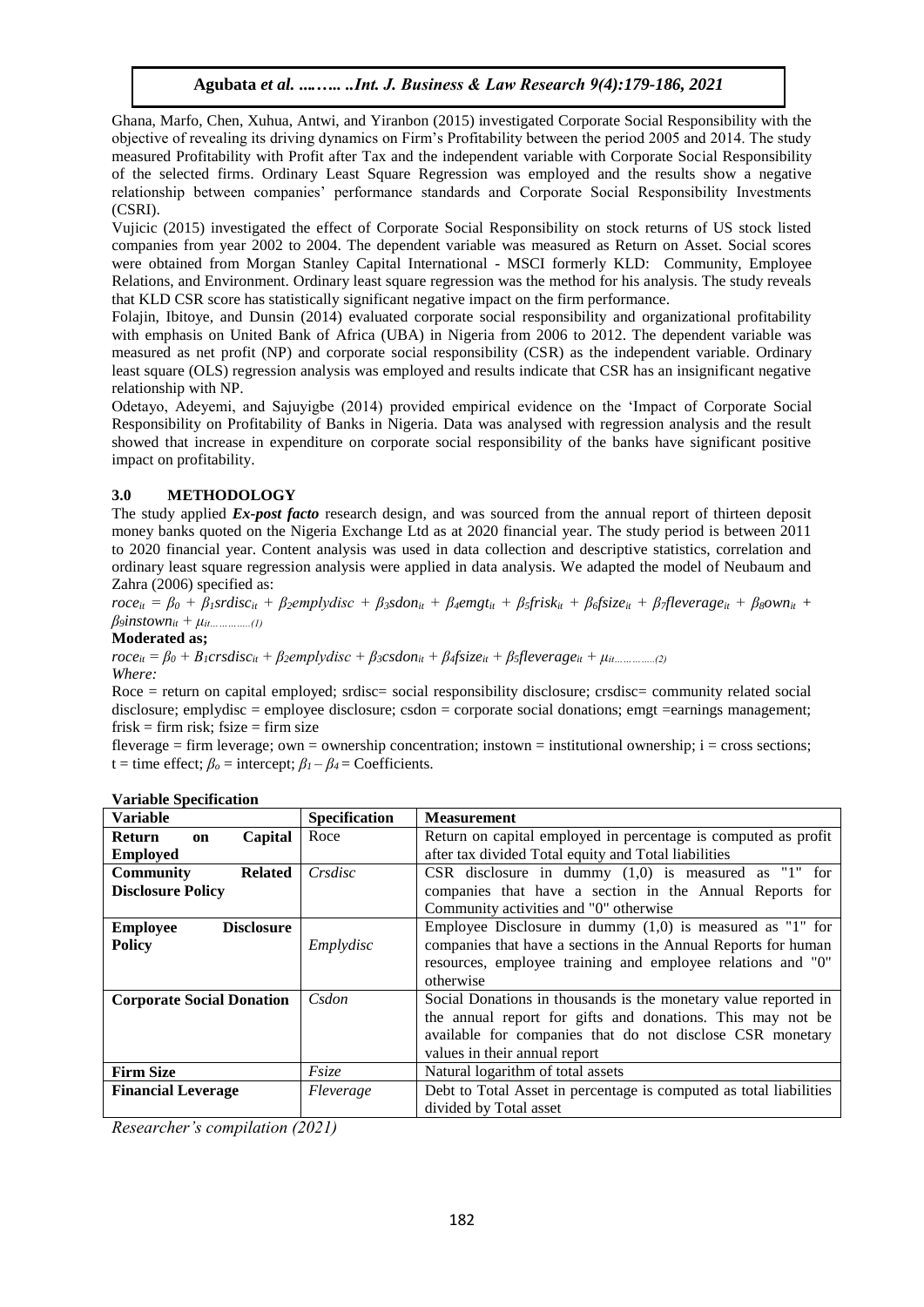# **4.0 DATA ANALYSIS AND INTERPRETATION**

## **4.1 Descriptive Statistics**

The data of the study was checked for its pattern of distribution, hence the use of mean, maximum, minimum standard deviation skewness and kurtosis. From the table 4.1 below, it was seen that return on capital employed (ROCE) has mean value 1.59, a maximum value of 6.5 and minimum value of - 10.2 alongside a standard deviation of 2.5. This indices indicate that the banks sampled have a wide spread of earnings strength over the period and banks that did not generate return on capital employed above 1.5 were seen to have poorly performed in contrast with industry average. The table shows that the banks disclosed their corporate social donations to the communities for 69% out of the total 90 firm-years observations. More so, the table indicates that the banks studied had disclosed employee related responsibility on their financial statement for the average of 88.8% of the times covered. Hence, the figures proved that the banks had made adequate disclosures of their social responsibilities to the community and its workers accordingly.

Table 4.1- descriptive statistics table

| stats    | roce       |          | srdisc emplyd~c                              |                                     | sdon flever~e | fsize                |
|----------|------------|----------|----------------------------------------------|-------------------------------------|---------------|----------------------|
| mean     | 1.596993   | .6888889 |                                              | .8888889 8.218663 .9174037 9.148653 |               |                      |
| max      | 6.5581     | -1       |                                              | 1 9.562956 9.720489                 |               | 9.8541               |
| min      | $-10.2096$ | $\theta$ | 0                                            | 7.055175 .4249669                   |               | 8.1945               |
| sd       | 2.530886   | .4655417 | .3160303                                     | .5774126                            | .94158        | .3732453             |
| skewness |            |          | $-2, 292763 - .8160261 - 2, 474874$ .0978442 |                                     |               | $9.229424 - 3180232$ |
| kurtosis | 12.48887   | 1.665899 |                                              | 7.125 2.658489                      |               | 86.81199 2.606115    |
| N        | 90         | 90       | 90                                           | 90                                  | 90            | 90                   |
|          |            |          |                                              |                                     |               |                      |

# **4.2 Normality Distribution**

The table 4.2 below was used to test how highly or lowly skewed the data set is. In which case, the table shows that return on capital employed, community related social disclosures, employee disclosures, firm leverage and firm size data distributions are approximately symmetric since they have skewness value of between -0.5 & 0.5. But data of social donations in naira is moderately skewed since it falls within 1 & 0.5, (Field, 2000)

| Table 4.2 | <b>Skewness and Kurtosis</b> |  |
|-----------|------------------------------|--|
|           |                              |  |

Skewness/Kurtosis tests for Normality

|           |     |               |                          |       | joint     |
|-----------|-----|---------------|--------------------------|-------|-----------|
| Variable  | Obs | Pr (Skewness) | Pr(Kurtosis) adj chi2(2) |       | Prob>chi2 |
| roce      | 90  | 0.0000        | 0.0000                   | 47.46 | 0.0000    |
| srdisc    | 90  | 0.0023        | 0.0000                   | 45.83 | 0.0000    |
| emplydisc | 90  | 0.0000        | 0.0001                   | 41.59 | 0.0000    |
| sdon      | 90  | 0.6855        | 0.6142                   | 0.42  | 0.8091    |
| fleverage | 90  | 0.0000        | 0.0000                   | ٠     | 0.0000    |
| fsize     | 90  | 0.1958        | 0.5100                   | 2.17  | 0.3382    |

# **4.3 Correlation analysis**

In linking return on capital employed to the independent variables, the correlation matrix in table 4.3 below show that there exist a negative but very weak association between roce and crsdisc (roce/crsdisc= -0.01). There exist a very weak and positive association between roce and emplydisc (roce/emplydisc = 0.008); also a very weak and positive association exists between roce and csdon (roce/csdon= 0.04). Furthermore, weak and moderate association exists between roce and fleverage (roce/fleverage  $= 0.18$ ); roce and fsize (roce/fsize  $= 0.34$ ) respectively. The result generally show that all the independent variables are lowly associated to themselves. Table 4.3- correlation matrix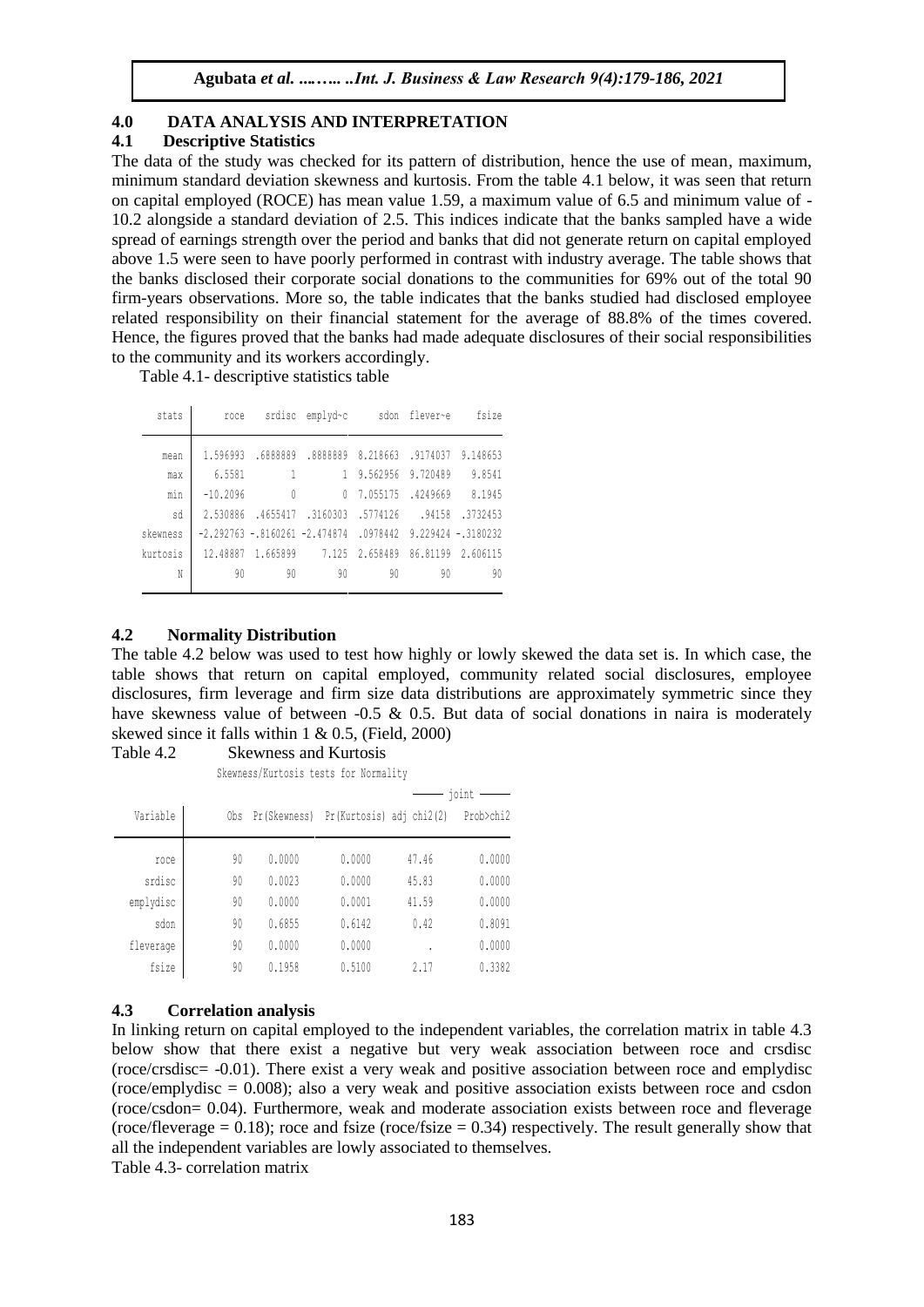$(obs=90)$ . correlate roce srdisc emplydisc sdon fleverage fsize

|                   | roce                |                     | srdisc emplyd~c  |                  | sdon flever~e | fsize  |
|-------------------|---------------------|---------------------|------------------|------------------|---------------|--------|
| roce<br>srdisc    | 1,0000<br>$-0.0101$ | 1.0000              |                  |                  |               |        |
| emplydisc         | 0.0084              | 0.2206              | 1,0000           |                  |               |        |
| sdon<br>fleverage | 0.0487<br>0.1816    | 0.2352<br>$-0.1563$ | 0.0541<br>0.0484 | 1.0000<br>0.0507 | 1,0000        |        |
| fsize             | 0.3476              | $-0.0430$           | 0.1075           | $-0.2350$        | 0.0429        | 1.0000 |

#### **4.4 Multicollinearity test**

From table 4.4 below, which tested the level of relationships that exists among the independent variables, it was disclosed that the mean VIF of 1.10 is far less than the acceptable mean VIF of 10. Therefore, the study concludes that there is no problem of multicollinearity.

Table 4.4 Variance Inflation Factor . estat vif

| Variable  | <b>VTF</b> | 1/VIF    |
|-----------|------------|----------|
| srdisc    | 1.15       | 0.869595 |
| sdon      | 1.13       | 0.884196 |
| fsize     | 1.08       | 0.927845 |
| emplydisc | 1.07       | 0.930787 |
| fleverage | 1.04       | 0.957936 |
| Mean VTF  | 1.10       |          |

## **4.5 Regression Analysis.**

From the result in table 4.5, we observe that F-statistics values 7.3 (0.016) and 13.22 (0.0214) for fixed effect and random effect models respectively provide that the models are valid for making inferences, as both are statistically significant at 5% level. The regression coefficient (R2) as shown are 32% and 48% for fixed effect and random effect models respectively, also indicates that our models are fit for explaining the changes in the dependent variable to the tune disclosed. The Hausman Test value (Prob  $>$  Chi2 = 0.615) reveals that the Hausman Test is not significant and as a rule of thumb, random effect result is preferred over fixed effect result. Therefore, we chose random effect result for our inferences.

| Table 4.5. Regression Result |  |
|------------------------------|--|
|                              |  |

|                | Roce (fixed effect result) | Roce (random effect result) |
|----------------|----------------------------|-----------------------------|
| Cons           | 1.00                       | .288                        |
|                | (0.322)                    | $(0.004)$ ***               |
| Srdisc         | .174                       | 0.4518                      |
|                | (0.771)                    | (0.432)                     |
| Emplydisc      | .639                       | .797                        |
|                | (0.514)                    | (0.35)                      |
| Sdon           | $-0.041$                   | .49                         |
|                | (0.961)                    | (0.319)                     |
| Fleverage      | .1034                      | $-2.909$                    |
|                | (0.978)                    | (0.410)                     |
| Fsize          | 1.71                       | 2.803                       |
|                | (0.228)                    | $(0.000)$ ***               |
| F - statistics | 7.30                       | 13.22                       |
|                | $(0.016)$ **               | $(0.0214)$ **               |
| $R^2$          | 0.32                       | 0.48                        |
| Hausman Test   | Prob $\ge$ chi = 0.615     |                             |

Remarks: (1). \*, \*\*, \*\*\* means – statistical significance at 10%, 5% and 1% level respectively. (2). Brackets () – represents P-values.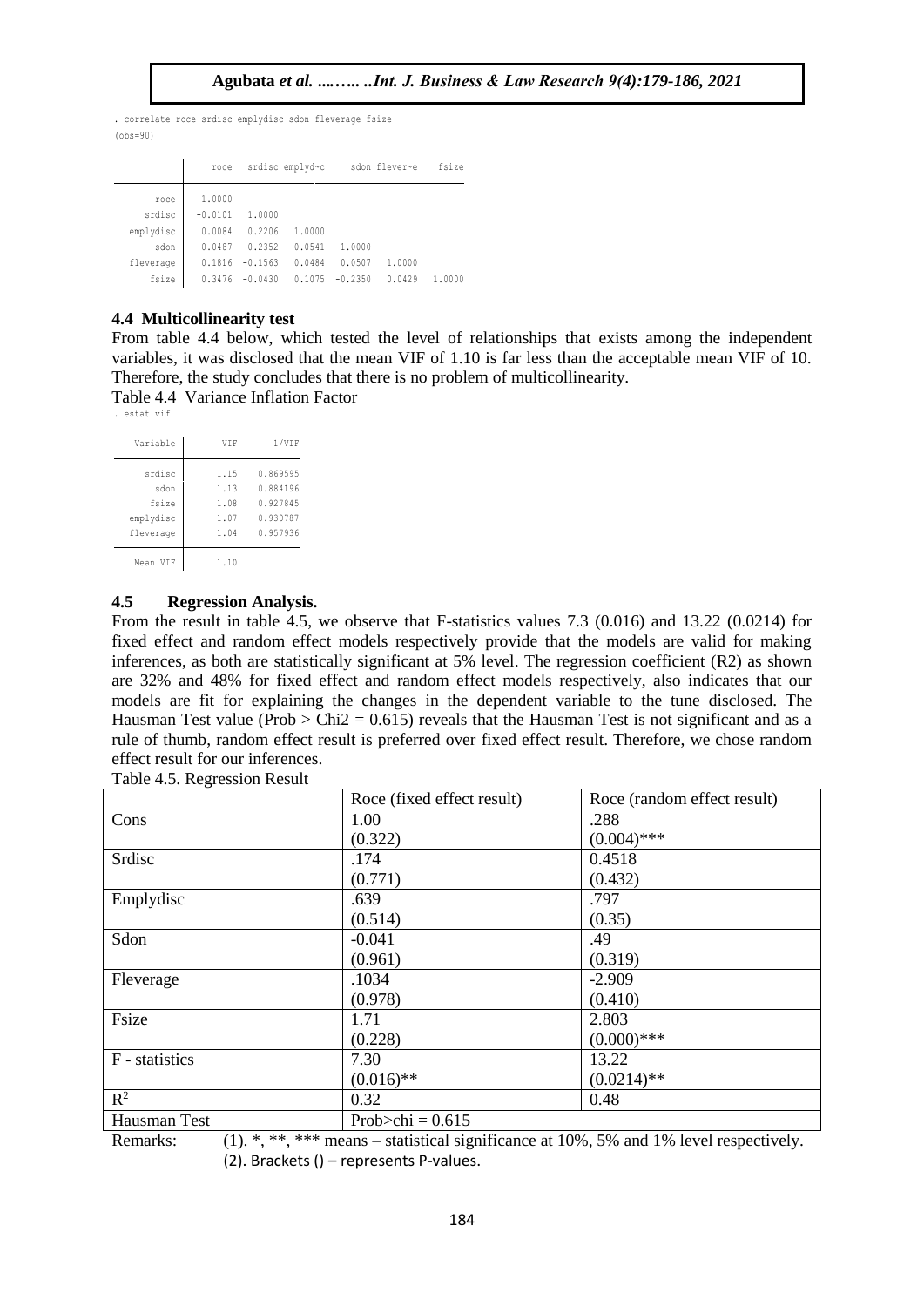# **Hypotheses Testing**

**Hypothesis One:** Corporate related social responsibility disclosure does not have significant effect on performance of listed deposit money banks in Nigeria.

The result of the analysis indicated that corporate related social disclosure has a regression coefficient of 0.451 which shows that corporate related social disclosure has positive effect on return on capital employed. The probability value of 0.432, which is greater than the critical value of 0.05, means that the corporate related social disclosure has no significant effect on return on capital employed. Therefore, the study accepts null hypothesis and concludes that corporate related social disclosure has positive and insignificant effect on the return on capital employed. The implication of this finding is that disclosure of corporate related social responsibility does not actually determine the performance of banks sampled, but it can provide them with conducive atmosphere for their operations, from which performance can be improved. The study finding is in agreement with that of Folajin, Ibitoye, and Dunsin (2014), who found that corporate social responsibility disclosure has no significant effect on profitability of UBA Nigeria Ltd.

**Hypothesis Two:** Employee disclosure policy does not significantly affect performance of listed deposit money banks in Nigeria.

From the result in table 4.5, it was seen that disclosure of employee related social responsibility has coefficient of determination of 0.797 and P-value of 0.35, which shows that firms disclosure of employee related responsibilities has positive effect on firm performance. But because the P-value is greater than critical value at 5% level, we affirm the null hypothesis that posits that employee related social responsibility disclosure does not have significant effect on return on capital employed of the banking industry in Nigeria. This result concurs with that got by Gherghina, Vintilă, and Dobrescu (2015), which upholds that corporate social responsibility disclosure of workplace practice has positive insignificant effect on US listed firms' market performance.

**Hypothesis Three:** Corporate social donation does not significantly influence performance of listed money banks in Nigeria.

The result on the regression table has it that the disclosure of amounts spent on social responsibility has a coefficient of 0.49, which indicates that the disclosure of monetary values spent on gift and donations have positive association with the banks performance. Its P-statistics 0.319 is higher than the critical value at 5% level, hence the study rejects alternate hypothesis and conclude that disclosure of monetary values of corporate donations and gifts have no significant effect on the banks financial performance as was measured by return on equity. Our study did not agree with the study conducted by Odetayo, Adeyemi, and Sajuyigbe (2014), which found that increase in expenditure on corporate social responsibility of the banks have significant positive impact on profitability of Nigerian banks.

Additionally, the result shows that our control variables: firm leverage has a coefficient -2.909 and pvalue= 0.410. This means that firm leverage has inverse effect on performance of firms as the more borrowed fund is used in the business, the higher the service charges paid on them, which will in turn reduce the profit of the firms. However p value indicates that leverage is not significant in determining the profitability of banks in Nigeria. Therefore, the study concludes that firm leverage has negative and no significant effect on profitability of banks in Nigeria. On the other hand, Firm size shows coefficient value of 2.803 and P-statistics of 0.000 which is lesser than the critical value of 0.05. The result indicates that size of the banks has positive and statistical significant effect on the performance of money deposit banks in Nigeria as was measured by return on capital employed. The result implies that size of firms is an important factor in determining the earnings strength.

# **5.0 CONCLUSION AND IMPLICATION OF FINDINGS**

Because of the paradigm shift from the obsession that returns to shareholders ensure sustainability of firms, to the reality on ground that responsiveness to all other stakeholders is a sure way to guarantee firms' sustainability, this study was undertaken to investigate the effect of corporate social responsibility disclosure on the performance of banks listed on the Nigerian Exchange Limited. Some variables like inclusion of social responsibility disclosures policy that relate to the employees, to the community as well as financial values of donations made were used to proxy corporate social responsibility whereas return on capital employed was used to measure banks performance. The empirical investigation indicated that no matter how much and how far banks attempt to disclose their corporate social responsibility in their annual reports, that it has no capacity to determining the